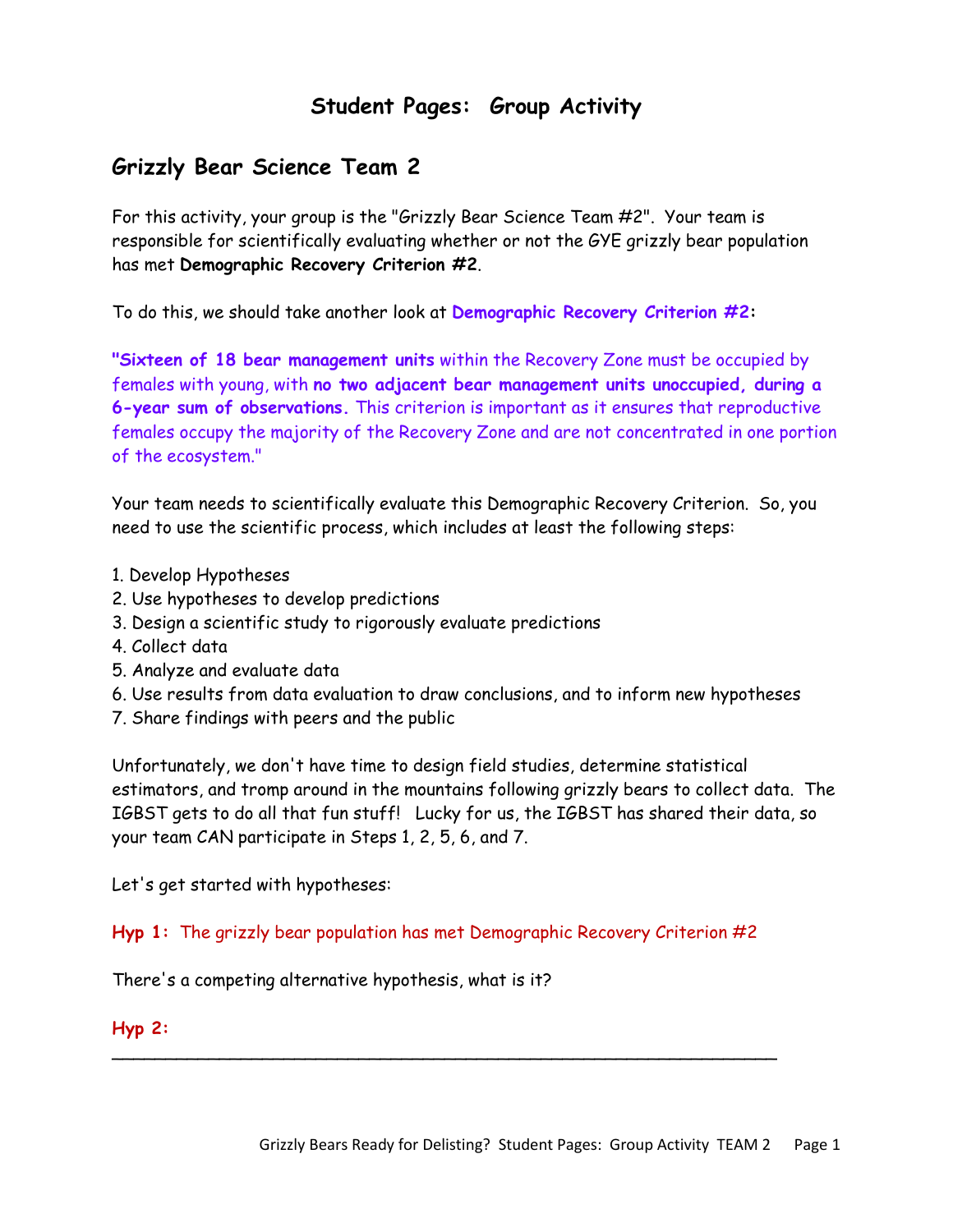Great! Okay, let's go back to Hypothesis 1. If Hypothesis 1 is correct, what predictions would you make about the data you evaluated in Dataset 4 and Figure 1?

Example of one prediction:

Prediction 1A: Sixteen of 18 bear management units within the Recovery Zone have been occupied by females with young during the last 6-year sum of observations.

What would prediction 1B be (hint: it has something to do with "adjacent BMUs")?

\_\_\_\_\_\_\_\_\_\_\_\_\_\_\_\_\_\_\_\_\_\_\_\_\_\_\_\_\_\_\_\_\_\_\_\_\_\_\_\_\_\_\_\_\_\_\_\_\_\_\_\_\_\_\_\_\_\_\_\_\_\_\_\_\_

 $\overline{\phantom{a}}$ 

**Prediction 1B:**

If Hypothesis 2 is correct, what predictions would you make about the data you evaluated in Dataset 4 and Figure 1?

\_\_\_\_\_\_\_\_\_\_\_\_\_\_\_\_\_\_\_\_\_\_\_\_\_\_\_\_\_\_\_\_\_\_\_\_\_\_\_\_\_\_\_\_\_\_\_\_\_\_\_\_\_\_\_\_\_\_\_\_\_\_\_\_\_\_

 $\overline{\phantom{a}}$ 

 $\mathcal{L} = \{ \mathcal{L} \mid \mathcal{L} \in \mathcal{L} \}$ 

 $\mathcal{L}_\text{G}$  , and the contribution of the contribution of the contribution of the contribution of the contribution of the contribution of the contribution of the contribution of the contribution of the contribution of t

**Prediction 2A:**

**Prediction 2B:**

Okay, it's time for Step 5 of the Scientific Process (i.e., Analyze and Evaluate Data).

Hmmmmmmm.......some of the information in Dataset 4 might not be completely clear, and this might make it difficult to evaluate your predictions. In the following paragraphs, you will find some information that should help:

**What exactly is a BMU?** BMU stands for Bear Management Units, which were identified to provide a basis for ensuring that habitats for bears were well distributed across the recovery area. The GYE recovery area was divided into 18 BMUs.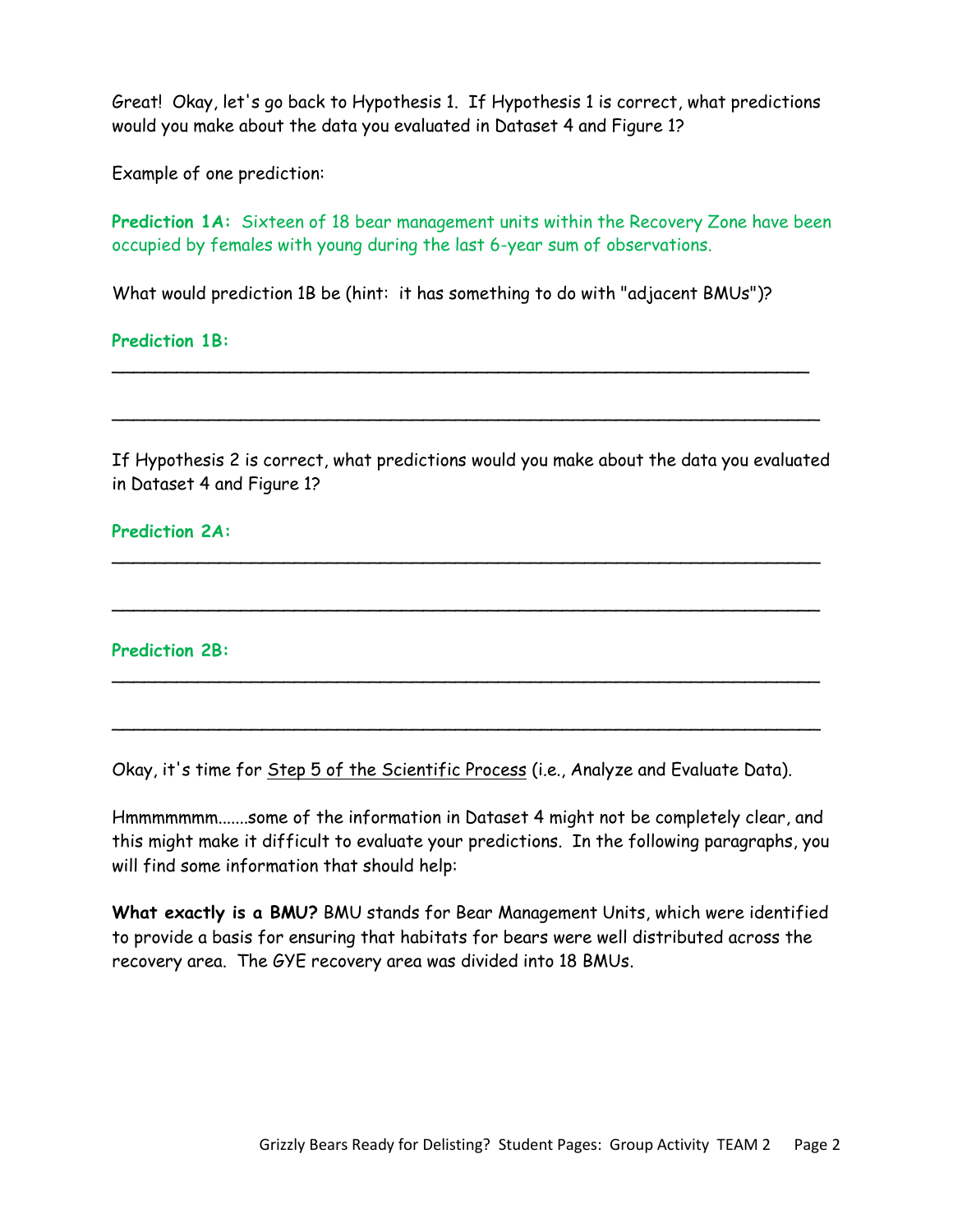## **What rules does the IGBST use to evaluate BMU occupancy over a 6-year sum of observations?**

The IGBST looks to see if 16 of the 18 BMU's are occupied by females with young, and they evaluate over the most current 6-year time period. So for example, right now the IGBST looks at BMU occupancy during 2009-2014.

- For 16 of the 18 BMUS, there must be occupancy by females with young during at least 4 of the 6 years
- Of the 16 occupied BMUs, any particular BMU can be unoccupied 2 years in a row as long as it was occupied 4 out of 6 years.
- Two adjacent BMUs can be unoccupied during only 1 of the 6 years

**Why use a 6-year sum of observations?** The breeding and cub cycle of grizzly bears is, on average, once every three years. So the 6-year sum includes 2 normal cycles that an independent female could produce cubs. This 6-year sum has value when looking at longterm trends in production and survival. There is always information that is unknown: for example a female can lose cubs to various causes during a "with cub" cycle and therefore fall out of sync in what we think was the normal cycle and potentially be observed 2 years in a row with new cubs. For example, if biologists do NOT observe females with COY in a particular BMU for a few years, it might just indicate that the female is with older cubs or in transition of no cubs to new cubs. The 6-year sum helps smooth out high and low counts of unduplicated females with COY from these type of cub observations and give a more accurate sense of how females are producing and rearing cubs.

## **How did the IGBST collect data to document information regarding Demographic Recovery Criterion #2?**

Dispersion of reproductive females throughout the ecosystem is assessed by verified observations of female grizzly bears with young (COY, yearlings, 2-year-olds, and or young of unknown age) by BMU. Usually 2 rounds of **observation flights** are conducted annually, covering all 18 BMUs and the subunits within. The time it takes to conduct observation flights for each year can be significant. For example, during 2012, the observation flight time was 95 hours for Round 1 and 74 hours for Round 2.

Since your team will be responsible for Demographic Recovery Criterion #2, it makes sense that you guys have some information about **grizzly bear habitat.**

**What is habitat?** Habitat provides all the resources an animal needs to survive and reproduce. What resources do grizzly bears need to survive and reproduce? At a minimum, grizzly bears need food resources, water, den sites, and mates. Usually, the space needed to meet these habitat requirements is large relative to that for most other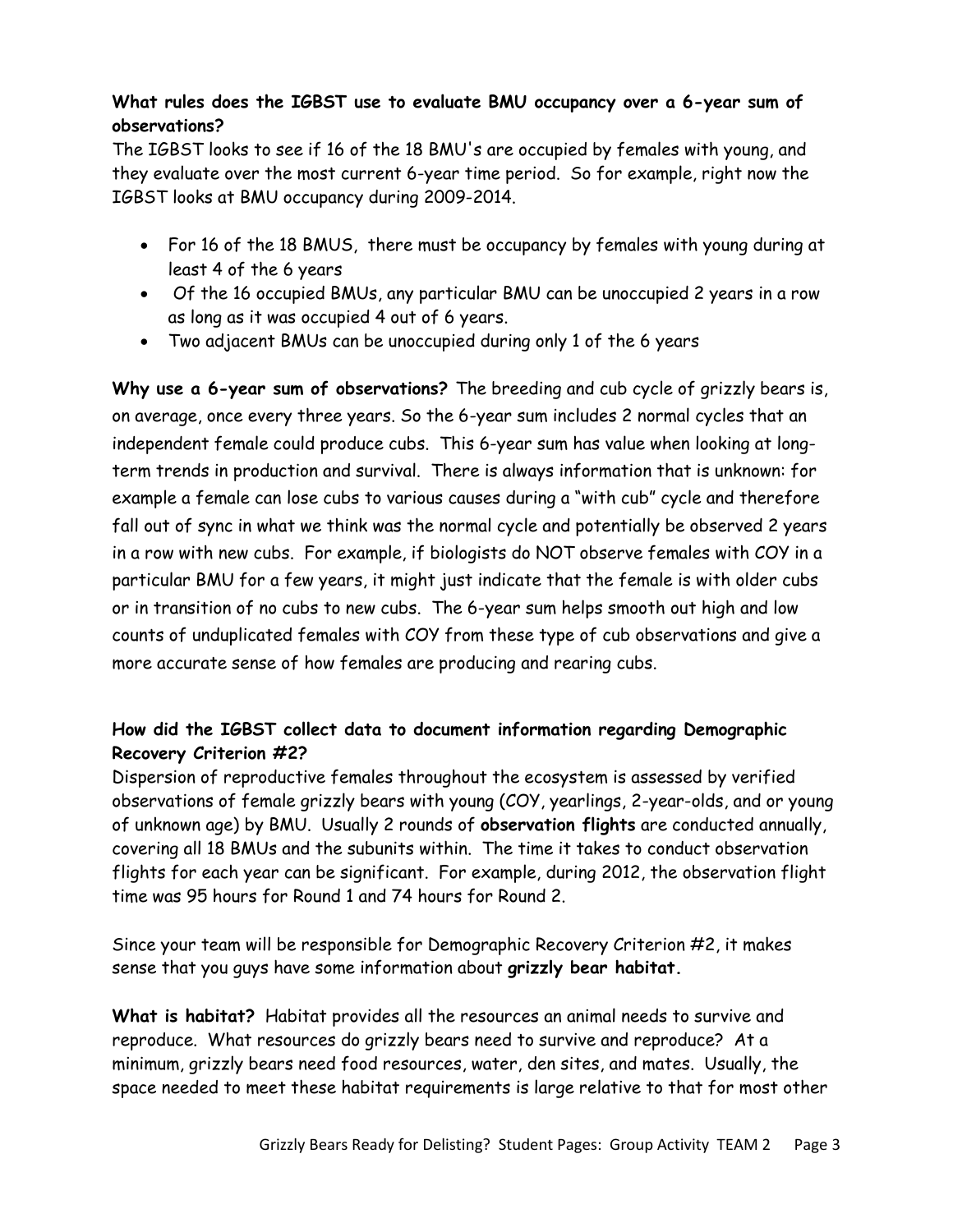wild species. Broadly speaking, grizzly bear home ranges usually include diverse forests interspersed with moist meadows and grasslands in or near mountains.

### **Grizzly bear food resources**

Grizzly bears are omnivores and eat a wide variety of green vegetation, wild fruits, berries, nuts, bulbs and roots, insects, and meat. Grizzly bears in the GYE appear to be more carnivorous than other grizzly bear populations, probably because there is so much prey available where they live. They eat winter-killed bison, elk, and deer carcasses, elk calves, and spawning cutthroat trout. They also eat a lot of army cutworm moths and white bark pine nuts.

#### **Grizzly bear habitat in the GYE**

The GYE consists of more than 5.8 million acres, encompassing parts of Montana, Wyoming, and eastern Idaho. Nearby there are 6 million additional acres of suitable grizzly bear habitat located on National Forest Service lands.

Important: while degradation of habitat is always a concern for wildlife, especially for populations that are listed as threatened or endangered, the Yellowstone ecosystem encompasses two national parks that serve as **a core of secure habitat** for grizzly bears.

#### **Information about the 3 Habitat Recovery Criteria for GYE Grizzly Bears.**

In 2007, the Recovery Plan for the GYE grizzly bear population was amended to also include 3 Habitat Recovery Criteria. So, before the GYE grizzly bear population can be delisted, it must meet all 3 Demographic Recovery Criteria AND all 3 Habitat Recovery Criteria.

Here's a list of the 3 Habitat Recovery Criteria:

#### **Habitat Recovery Criterion 1**

"Secure habitat standard: The percentage of secure habitat within each bear management subunit must be maintained at or above levels that existed in 1998. Temporary and permanent changes are allowed under specific conditions..".

Specific conditions are listed in the "Supplement to the Grizzly Bear Recovery Plan" signed in 2007.

#### **Habitat Recovery Criterion 2**

**"**Developed site standard: The number and capacity of developed sites within the Recovery Zone will be maintained at or below the 1998 level with the following exceptions: any proposed increase, expansion, or change of use of developed sites from the 1998 baseline in the Recovery Zone will be analyzed, and potential detrimental and positive impacts documented through biological evaluation or assessment by action agency.

Grizzly Bears Ready for Delisting? Student Pages: Group Activity TEAM 2 Page 4 A developed site includes but is not limited to sites on public land developed or improved for human use or resource development such as campgrounds, trailheads, lodges, administrative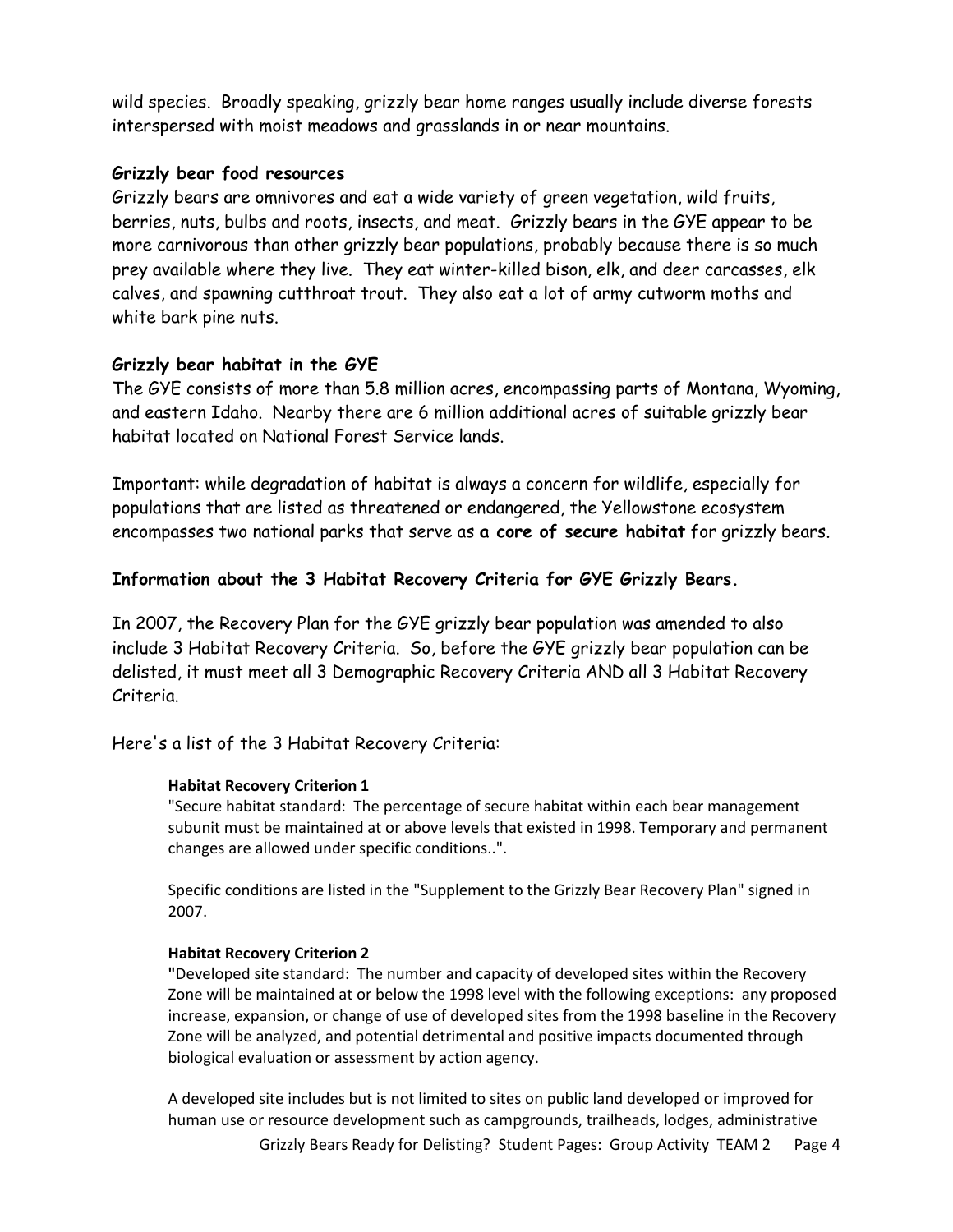sits, service stations, summer homes, restaurants, visitor centers, and permitted resources development sites such as oil and gas exploratory wells, production wells, plans of operation for mining activities, work camps, etc."

#### **Habitat Recovery Criterion 3**

"Livestock allotment standard: Inside the Recovery Zone, no new active commercial livestock grazing allotments will be created and there will be no increases in permitted sheep Animal Months (AMs) from the identified 1998 baseline. Existing sheep allotments will be monitored, evaluated, and phased out as the opportunity arises with willing permittees."

Okay, you should have enough information now to complete Step 5 of the Scientific Process (i.e., Analyze and evaluate the data) and complete Step 6 (i.e., Use results from data evaluation to draw conclusions). Which predictions did the data from Dataset 4 and Figure 1 refute?

**Based on the scientific data you have, has Demographic Recovery Criterion #2 been met or has Demographic Criterion #2 NOT been met?** 

#### Time to work on Step 7 of the Scientific Process (i.e., share findings with your peers).

Your team will now prepare a presentation about Demographic Criterion #2 and your findings related to this criterion. Your team will give this presentation to the rest of the class (i.e., Grizzly Bear Science Team 1 and Grizzly Bear Science Team 3).

In this presentation, make sure to include AT LEAST the following:

**1.** What is Demographic Recovery Criterion #2?

**2.** Why is it important to know whether or not females with cubs are in at least 16 of 18 BMUs?

**3.** What are your hypotheses and predictions?

**4.** What does BMU stand for?

**5.** Talk about the rules that the IGBST uses to evaluate occupancy in BMUs over a 6-year sum of observations.

**6.** Present the bar graph you made that shows the number of years each BMU was occupied by females with young during 2009-2014 (6 year sum of observations). Explain to your classmates why the IGBST uses a 6-year sum of observations.

**7.** Show Figure 1 and explain to your classmates whether or not adjacent BMU's have been unoccupied by females with cubs since 1995. Have adjacent BMU's been unoccupied by females with cubs during the last 6 years? Has the adjacency rule been met during the last 6 years? Which BMU has been the LEAST occupied during 1995-2014?

**8.** What is habitat, and what does habitat mean for grizzly bears in the GYE?

**9.** How big is the GYE? What makes this particular ecosystem unique in terms of providing a core of secure habitat for the GYE grizzly bear population?